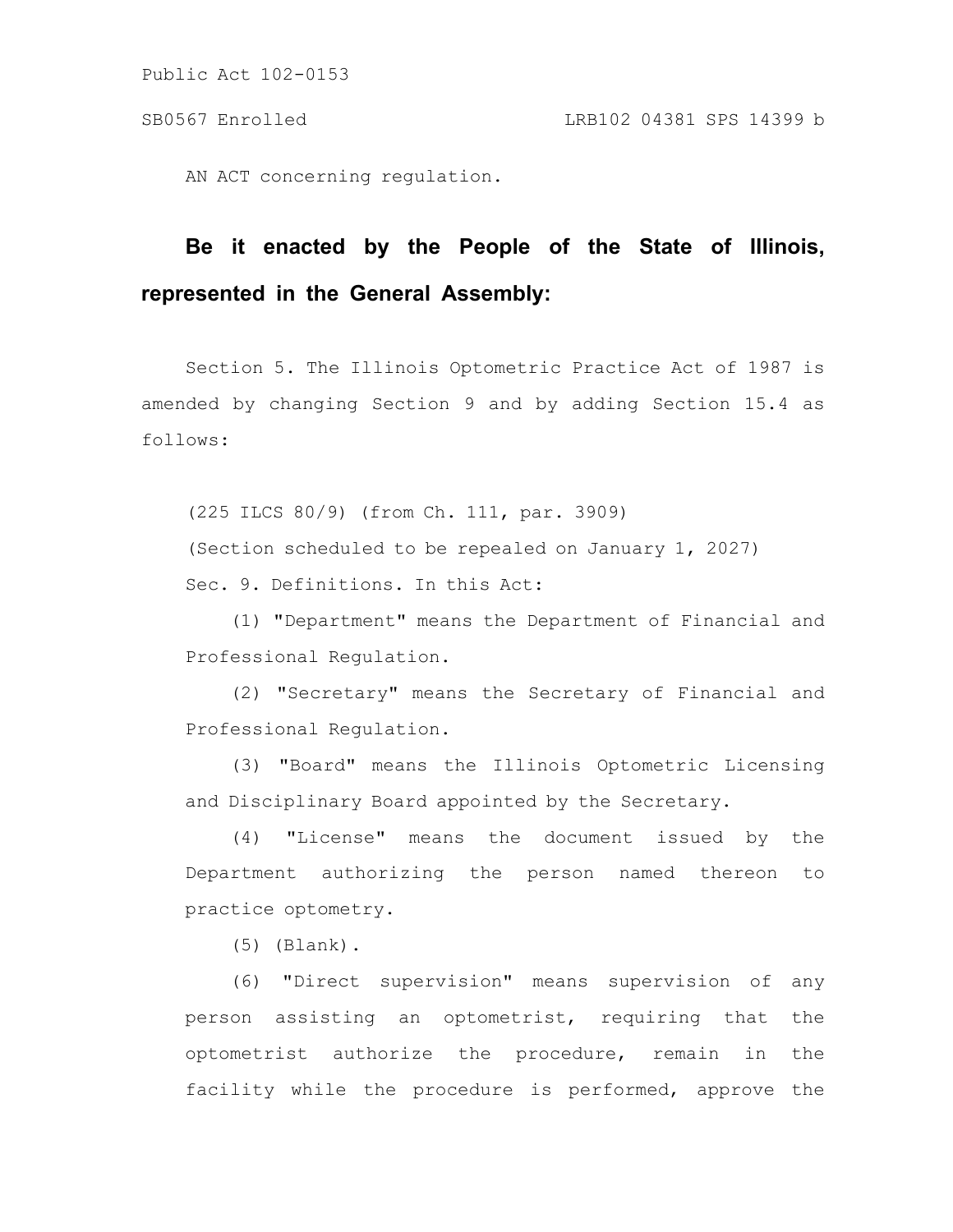work performed by the person assisting before dismissal of the patient, but does not mean that the optometrist must be present with the patient, during the procedure. For the dispensing of contact lenses, "direct supervision" means that the optometrist is responsible for training the person assisting the optometrist in the dispensing or sale of contact lenses, but does not mean that the optometrist must be present in the facility where he or she practices under a license or ancillary registration at the time the contacts are dispensed or sold. For the practice of optometry through telehealth, "direct supervision" means supervision by an optometrist of any person located at a remote location who is assisting an optometrist with procedures or optometric services administered to a patient at the remote location when the optometrist is at a distant site.

(7) "Address of record" means the designated address recorded by the Department in the applicant's application file or the licensee's license file maintained by the Department's licensure maintenance unit.

(8) "Remote location" means the site at which the patient is located at the time optometric services are rendered through telehealth to that patient.

(9) "Distant site" means the location in Illinois from which an optometrist is rendering services through telehealth.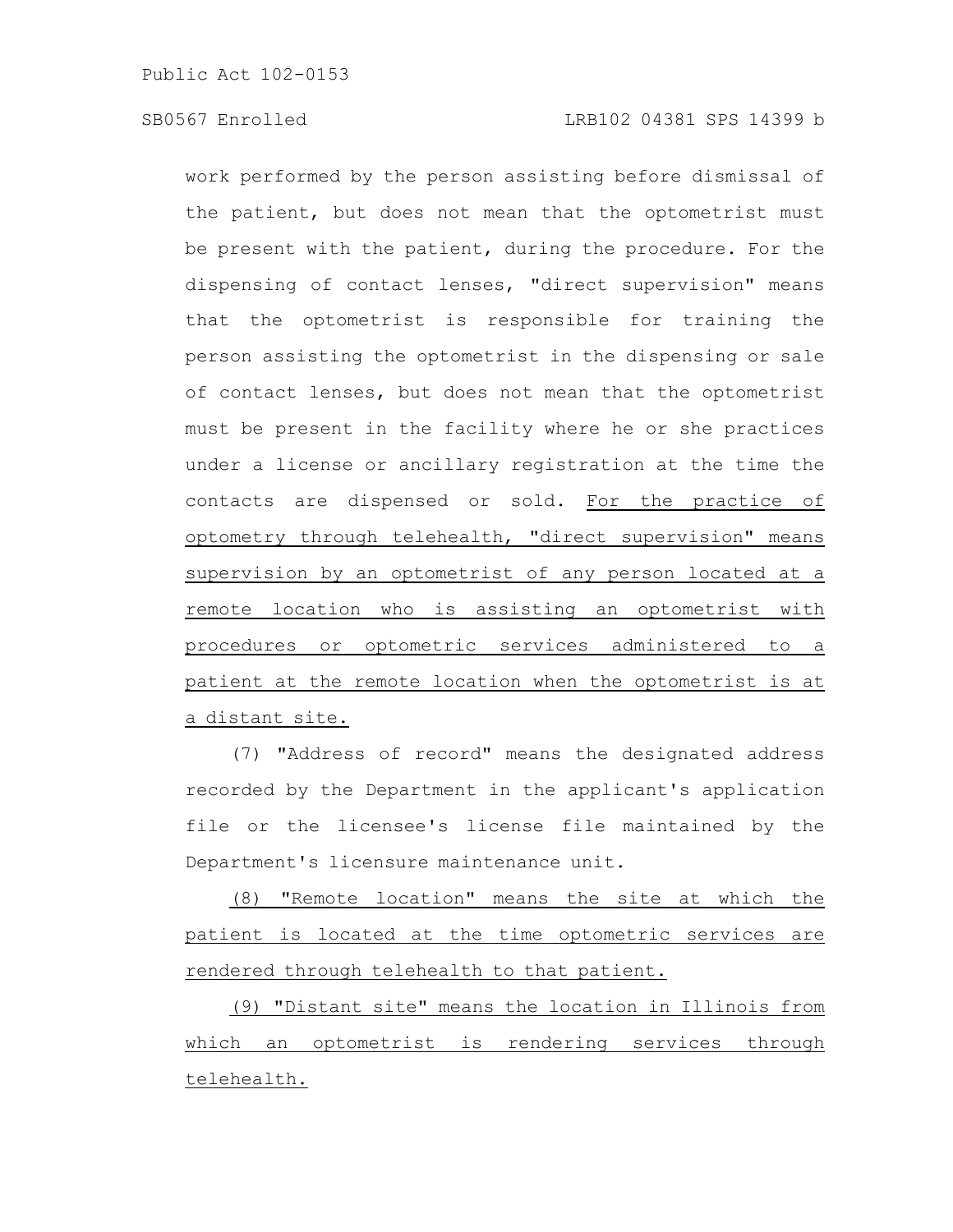(10) "Interactive telecommunications system" means an audio and video system permitting 2-way, real-time interactive communication between a patient located at a remote location and an optometrist located at a distant site.

(11) "Telehealth" means the evaluation, diagnosis, or interpretation of patient-specific data that is transmitted by way of an interactive telecommunication system between a remote location and an optometrist located at a distant site that generates interaction or treatment recommendations for a patient located at a remote location. "Telehealth" includes the performance of any of the activities set forth in Sections 3 and 15.1.

(Source: P.A. 98-186, eff. 8-5-13; 99-909, eff. 1-1-17.)

(225 ILCS 80/15.4 new)

Sec. 15.4. Telehealth.

(a) The General Assembly finds and declares that, because of technological advances and changing practice patterns, the practice of optometry is occurring more frequently across increasing distances within the State of Illinois and that certain technological advances in the practice of optometry are in the public interest. The General Assembly further finds and declares that the practice of optometry is a privilege and that the licensure by this State of practitioners outside this State engaging in the practice of optometry within this State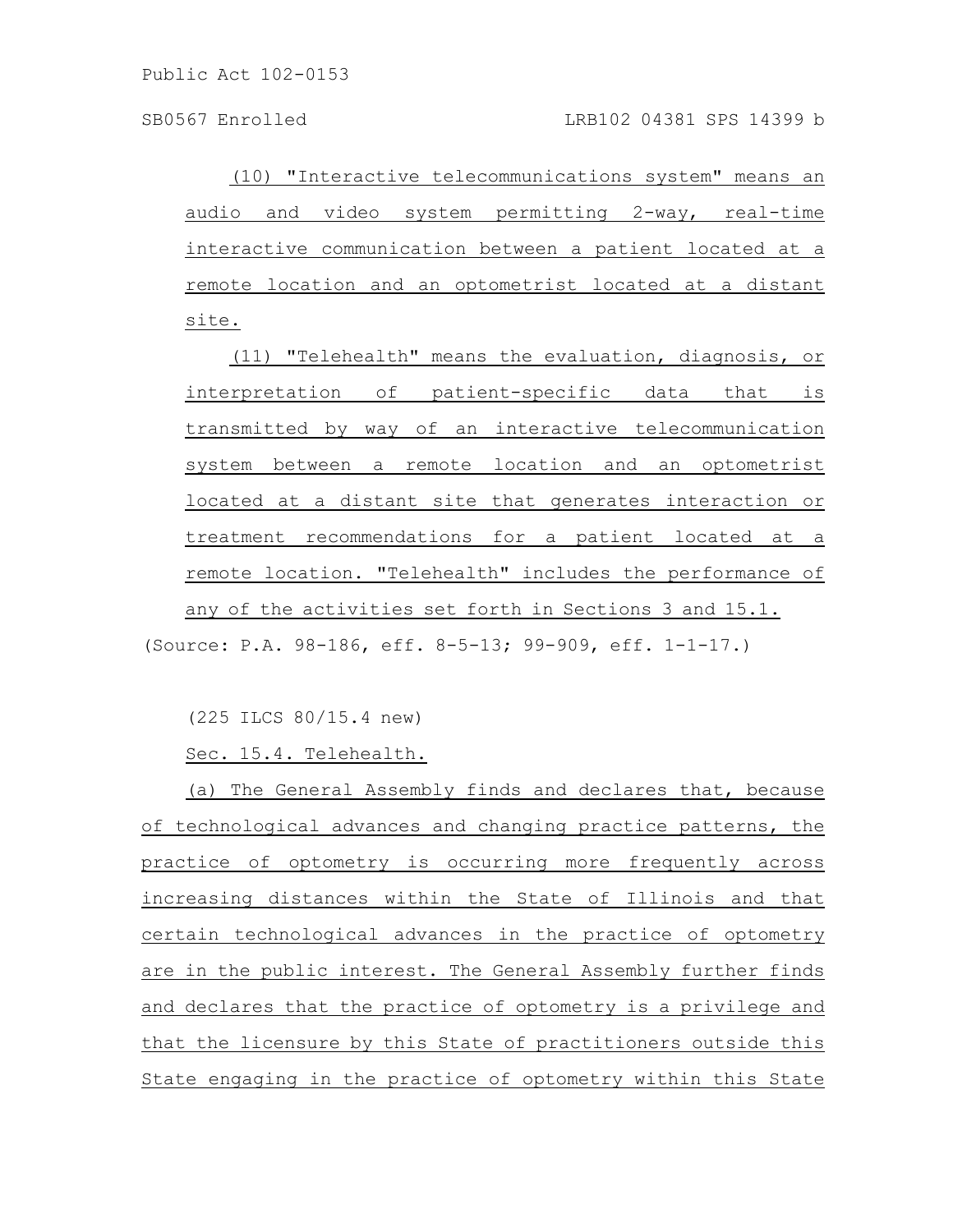and the ability to discipline those practitioners is necessary for the protection of the public health, welfare, and safety.

(b) An optometrist may practice optometry through telehealth as authorized by this Act and the Telehealth Act. If there is any conflict between the provisions of this Act and the provisions of the Telehealth Act, the provisions of this Act control.

(c) An optometrist treating a patient located in this State through telehealth must be licensed under this Act.

(d) An optometrist practicing optometry through telehealth is subject to the same standard of care and practice standards that are applicable to optometric services provided in a clinic or office setting.

(e) An optometrist may not provide telehealth services unless the optometrist has established a provider-patient relationship with the patient. In this subsection, "provider-patient relationship" means a relationship in which the optometrist has provided services to the patient at an in-person consultation no more than 3 years prior to the date on which telehealth services are provided. An in-person consultation is not required for new conditions relating to a patient with whom the optometrist has a provider-patient relationship unless the optometrist deems an in-person consultation is necessary to provide appropriate care. An optometrist may treat a patient through telehealth in the absence of a provider-patient relationship when, in the